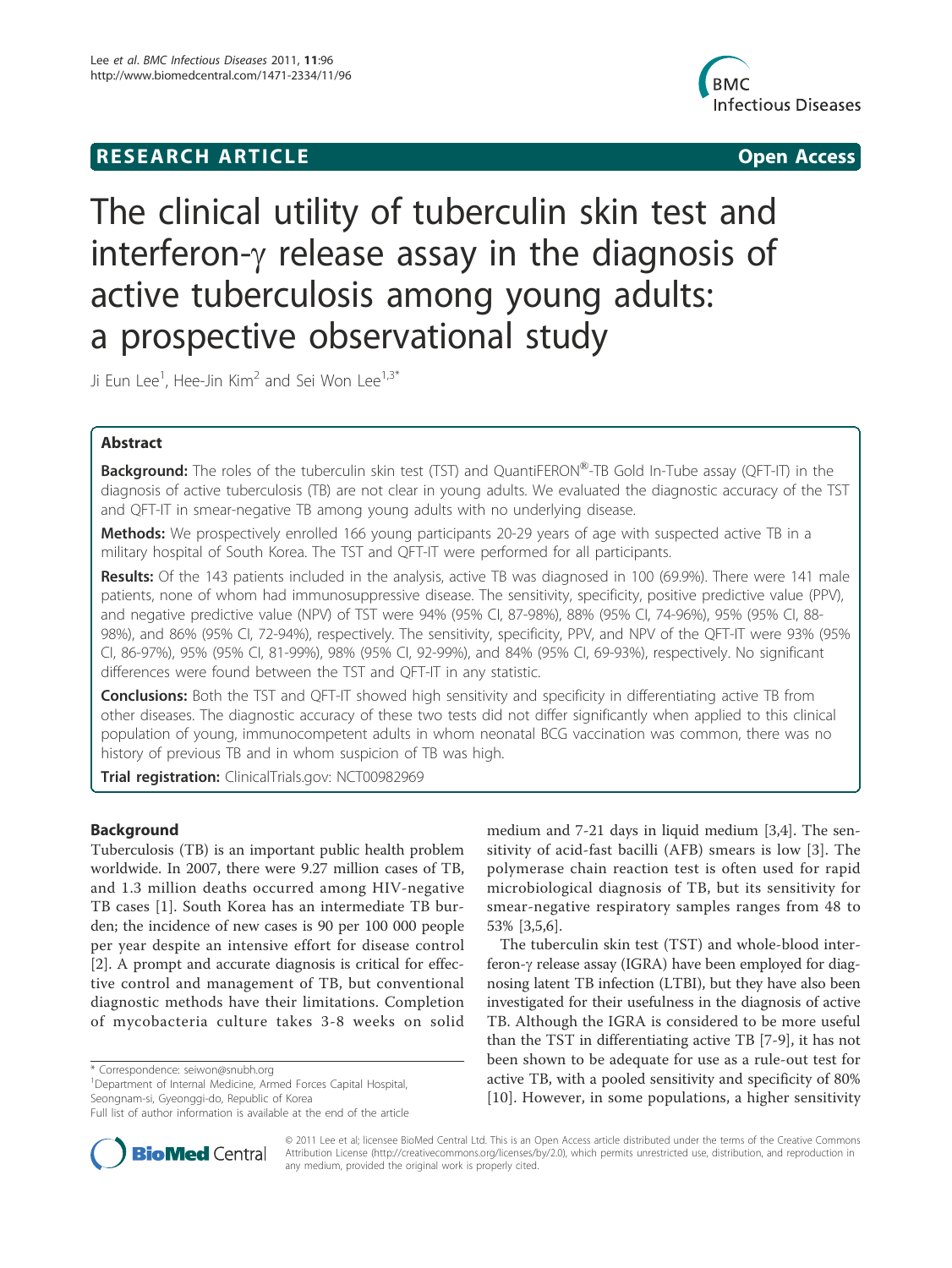and specificity of more than 90% were reported [11,12], which suggests that the IGRA may be utilized in selected populations. The TST has low specificity in Bacille Calmette-Guérin (BCG)-vaccinated populations [13,14] and several disadvantages compared with IGRA, but it is inexpensive and simple, facilitating its use in the community and in resource-limited settings [15].

Young adults have some distinctive characteristics. They are immunologically active and have a shorter duration of unknown TB exposure than do elderly people. Furthermore, nontuberculous mycobacteria (NTM) sensitization is not prevalent in this group, and more than 10 years have passed since their BCG vaccination at birth. The clinical utility of the TST and IGRA may differ by age, and the rates of positive TST results were found to be significantly higher in younger than in elderly patients (70% vs. 27%, respectively) [8]. We evaluated the diagnostic accuracy of the TST and IGRA in the diagnosis of smear-negative TB in young and immunocompetent adults in the Korean military, where the IGRA is not usually available.

## Methods

## Participants and data collection

We prospectively enrolled all individuals 20 to 29 years old who were highly suspect for TB at the Armed Forces Capital Hospital, a central military referral hospital in Korea, between May 2008 and September 2009. Subjects who had a previous history of TB or who had taken anti-TB medication for more than 1 month before the visit were excluded. After giving informed consent, each participant was asked to complete a questionnaire about his or her demographics, previous history of TB, smoking status, and other factors. In addition, the TST and QuantiFERON®-TB Gold In-tube assay (QFT-IT; Celletis Ltd., Victoria, Australia) were performed on all participants. This study was reviewed and approved by the Institutional Review Board of the Armed Forces Medical Command.

## Tuberculin skin test

The TST was performed after blood sampling for QFT-IT by trained personnel following standard procedures. For this test, 0.1 mL (2 TU) purified protein derivate (RT23; Statens Serum Institute, Copenhagen, Denmark) was injected intradermally into the inner side of the left forearm by three experienced nurses. Transverse induration at the TST site was measured in mm after 48-72 h by an experienced physician (Dr. S. W. Lee). We defined a positive test as an induration of  $\geq 10$  mm [16].

#### Interferon-gamma release assay

QFT-IT, a type of IGRA, was performed according to the manufacturer's instructions. Blood samples were collected in three special tubes: one coated with the Mycobacterium tuberculosis (MTB)-specific peptides ESAT-6, CFP-10, and TB 7.7 (Rv2654, only peptide 4); one with mitogen as a positive control; and one without antigen as a negative control. Within 8 h of blood sampling, tubes were incubated for 24 h at 37°C, followed by centrifugation and cold storage until testing, as specified by the manufacturer. The concentration of IFN- $\gamma$  in plasma was measured using a commercial QFT-IT ELISA. The test result was determined as negative, intermediate, or positive (cutoff at 0.35 IU/mL and ≥25% of the nil control) by the manufacturer's software. The doctors in charge were blinded to the QFT-IT result prior to diagnosis.

#### Definitions and diagnoses

Final diagnoses were made on the basis of all clinical, radiologic, microbiologic, and pathologic information.

Active TB cases were defined as follows:

## Active pulmonary TB

Active pulmonary TB was defined if: (i) MTB was cultured from sputum, bronchial specimens or (ii) patient data met the definition of a clinical case of TB, according to the WHO [17]. For clinical cases of TB, radiographic lesions compatible with active TB upon HRCT were mandatory. Active pulmonary TB was defined as the presence of cavities, branching linear opacity, or multiple non-calcified nodules upon HRCT. However, lesions that appeared mainly as calcified nodules or fibrotic bands were excluded from the diagnosis of active TB [17-19]. In participants with lesions that suggested active TB, but who did not have positive acid-fast smears or culture of M. tuberculosis, broad-spectrum antibiotics (combination of a third-generation cephalosporin and a macrolide) were prescribed for 1 week. If the lesions on chest X-ray (CXR) or HRCT showed definite improvement, a diagnosis of active TB was excluded.

## Pleural TB

Pleural TB was diagnosed if: (i) M. tuberculosis was detected in the culture of pleural fluid or tissue, or (ii) exudative pleural effusion showed lymphocyte predominance, negative cytology, low carcinoembryonic antigen  $(< 5$  ng/ml) and high adenosine deaminase ( $\geq 50$  IU/l). Lymph node TB

Lymph node TB was diagnosed if one of the following criteria: (i) detection of M. tuberculosis in a culture or of lymph node tissue, (ii) pathological changes consistent with TB or, (iii) positive real-time polymerase chain reaction for M. tuberculosis in the tissue of lymph nodes confirmed by commercialized kit (COBAS® TaqMan® MTB test, Roche, West Sussex, UK) and a distinct clinical response to a anti-TB medication.

The diagnosis of other types of extrapulmonary TB was made prospectively on the basis of clinical manifestation consistent with TB and cultures of M. tuberculosis.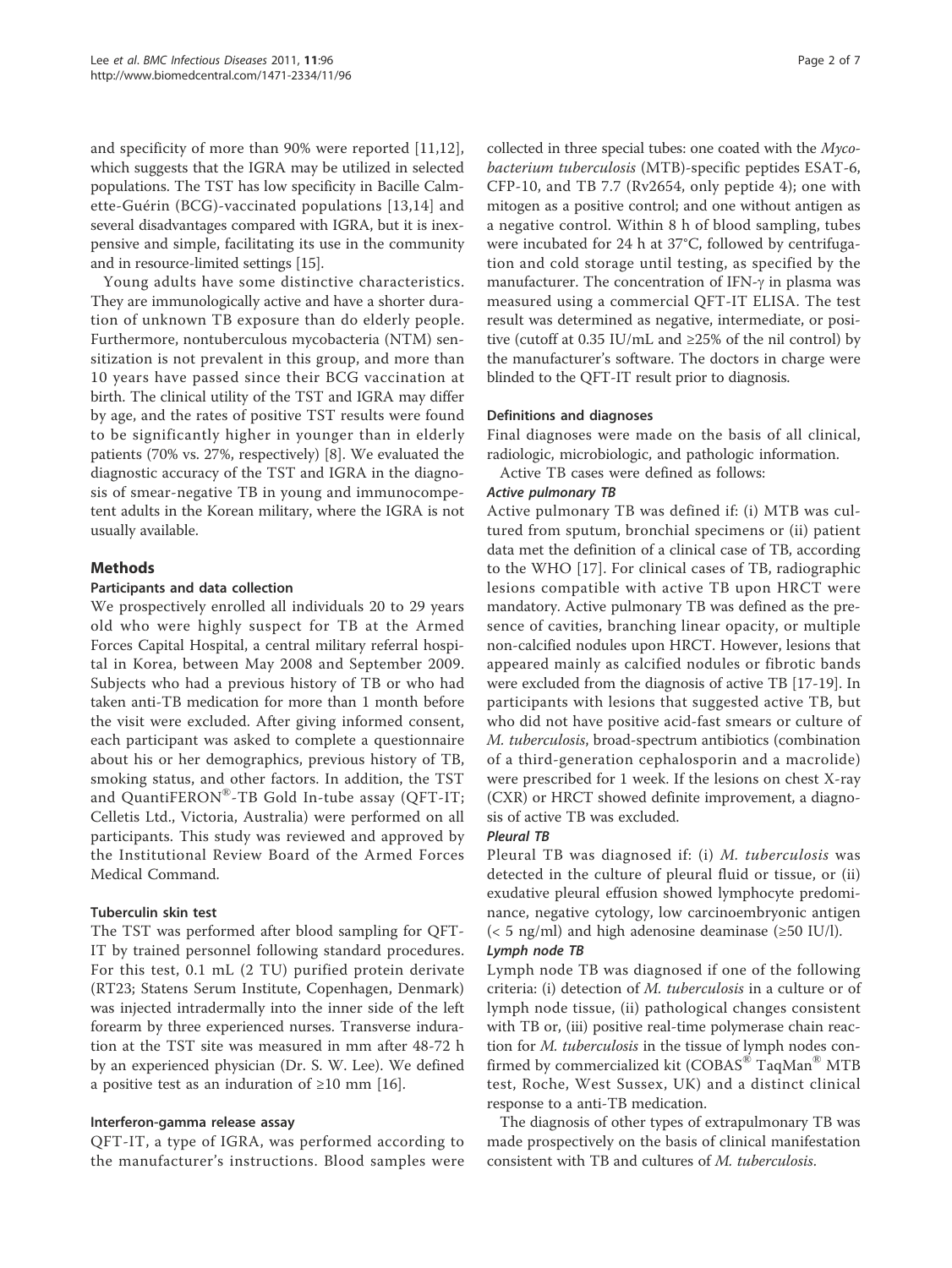Cases were defined as non-TB only when another definite diagnosis had been made.

#### Pneumonia

Pneumonia was defined as a new pulmonary infiltrate associated with at least one of the following factors: a new or increased cough, abnormal temperature (<35.8°C or >37.8°C), or an abnormal leukocyte count (leukocytosis, leukopenia, or the presence of immature neutrophils). We confirmed the resolution of the pulmonary infiltrate after administrating broad-spectrum antibiotics. Pulmonary paragonimiasis

Pulmonary paragonimiasis was diagnosed by detection of parasite ova in sputum and/or stools. In egg-negative cases with peripheral eosinophilia and suspicious radiologic findings including patchy densities, cavities, pleural effusions, and ring shadows, elevated serum specific IgG antibody concentration for Paragonimus westermani helped to confirm the diagnosis.

#### Empyema

Empyema refers to a grossly purulent pleural effusion associated with pneumonia.

#### Statistical methods

Using active TB as the gold standard, we classified the results of TST and QFT-IT as true positive (TP), false negative (FN), false positive (FP), or true negative (TN). The sensitivity (TP/[TP + FN]), specificity (TN/[TN + FP]), positive predictive value (PPV) (TP/[TP + FP]), negative predictive value (NPV)  $(TN/[TN + FN])$ , positive likelihood ratio  $(LR+)$  (sensitivity/ $[1 -$  specificity]), and negative likelihood ratio (LR-) ([1 - sensitivity]/specificity) were calculated for each diagnostic test. The area under the curve (AUC) of the receiver operating characteristic curve (ROC) was calculated to measure the overall accuracy of the test. Ninety-five percent confidence intervals (CIs) were estimated according to the binominal distribution. A  $\chi^2$  test was used to compare the positive *p*-values, for which <0.05 was considered significant. Concordance between test results from the TST and QFT-IT was assessed using  $\kappa$  coefficients [20]. Statistical analyses were performed using STATA 10.1 software (STATA Corp., College Station, TX, USA).

#### Results

## Baseline characteristics of the study populations

A total of 166 patients were recruited, 23 of whom were excluded from the final analysis because their sputum smear results were positive. All patients were HIV negative, and no patient had risk factors for immunosuppression. A BCG scar was present in 102 patients (71.3%). Active TB was diagnosed in 100 (69.9%) patients. Forty-three patients (30.1%) were classified as non-TB cases. Pneumonia was the most common diagnosis among non-TB cases. Compared to non-TB cases, TB cases had a significantly higher

percentage of patients with sputum. Concerning the laboratory data, TB cases had a significantly lower peak body temperature and serum CRP concentration (Table 1).

Five patients were not able to expectorate sputum. One of the five patients had MTB isolated in his bronchial washing fluid. Three of the five presented with cervical lymphadenopathy (LAP); one was diagnosed with malignant lymphoma on pathologic exam, and the other two were diagnosed with reactive LAP because the enlarged lymph nodes became smaller with resolution of symptoms during follow-up. The last of the five patients was diagnosed with paragonimiasis; this patient had a peripheral eosinophilia, eosinophil-dominant pleural effusion, and elevated serum-specific IgG antibody concentration for P. westermani. MTB was not isolated in the AFB culture of his pleural fluid.

|  |  |  | Table 1 Baseline characteristics of the study population |  |  |  |  |
|--|--|--|----------------------------------------------------------|--|--|--|--|
|--|--|--|----------------------------------------------------------|--|--|--|--|

| <b>Characteristics</b>                                 | <b>TB</b><br>$(n = 100)$ | Non-TB<br>$(n = 43)$ | P value |  |
|--------------------------------------------------------|--------------------------|----------------------|---------|--|
| Age, median(range), yrs                                | $22(20-30)$              | $21(20-26)$          | 0.02    |  |
| Male Gender                                            | 98(98)                   | 43(100)              | 0.87    |  |
| Smoking History                                        |                          |                      |         |  |
| Non-smoker                                             | 50(50.0)                 | 22(51.2)             | 0.46    |  |
| Ex-smoker                                              | 3(3.0)                   | 4(9.3)               |         |  |
| Current smoker                                         | 47(47.0)                 | 17(39.5)             |         |  |
| BCG scar present                                       | 70(70.0)                 | 32(74.4)             | 0.59    |  |
| Sputum AFB smear                                       |                          |                      |         |  |
| Negative                                               | 99(99.0)                 | 39(90.7)             | < 0.05  |  |
| Non-productive                                         | $1(1.0)^{*}$             | $4(9.3)^{+}$         |         |  |
| Symptom present                                        |                          |                      |         |  |
| Cough                                                  | 52(52.0)                 | 29(67.4)             | 0.09    |  |
| Sputum                                                 | 39(39.0)                 | 28(65.1)             | < 0.01  |  |
| Hemoptysis                                             | 10(10.0)                 | 8(18.6)              | 0.15    |  |
| Peak BT(°C), mean ± SD                                 | $37.1 \pm 0.8$           | $37.6 \pm 1.1$       | 0.01    |  |
| WBC( $\times$ 10 <sup>3</sup> cells/uL), mean $\pm$ SD | $6.89 \pm 1.85$          | $8.33 \pm 5.21$      | 0.09    |  |
| $CRP(mq/dL)$ , mean $\pm$ SD                           | $2.02 \pm 3.32$          | $6.35 \pm 8.98$      | < 0.01  |  |
| Final Diagnosis                                        |                          |                      |         |  |
| Culture-positive<br>pulmonary TB                       | 41(41.0)                 |                      |         |  |
| Clinical pulmonary TB                                  | 35(35.0)                 |                      |         |  |
| Extrapulmonary TB                                      | 24(24.0)                 |                      |         |  |
| Pleural TB                                             | 19(19.0)                 |                      |         |  |
| Lymph node TB                                          | 2(2.0)                   |                      |         |  |
| Other site                                             | 3(3.0)                   |                      |         |  |
| Pneumonia                                              |                          | 30(69.8)             |         |  |
| Paragonimiasis                                         |                          | 3(7.0)               |         |  |
| Empyema                                                |                          | 2(4.7)               |         |  |
| Other diagnoses                                        |                          | 8(18.6)              |         |  |

Data are no.(%) of patients, unless otherwise indicated.

BCG, Bacille Calmette-Guerin; BT, body temperature; WBC, white blood cell; CRP, C-reactive protein; AFB, acid-fast bacilli; TB, tuberculosis.

\* Mycobacterium tuberculosis was isolated on bronchial washing fluid.

† Four subjects include two with reactive lymphadenopathy, one with

malignant lymphoma and one with paragonimiasis.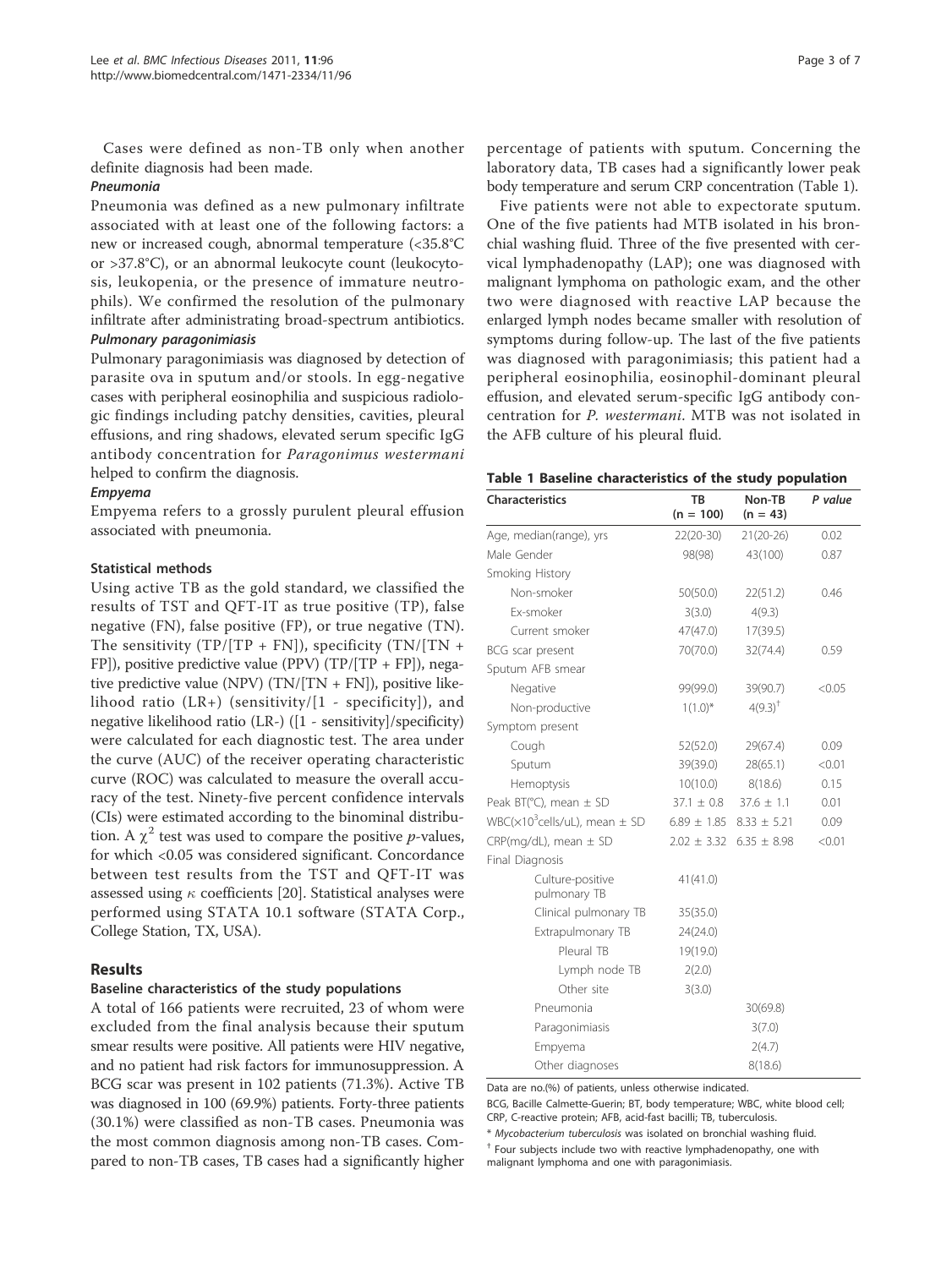#### Diagnostic accuracy of TST, and QFT-IT

Of 142 patients with available TST results, the results were positive in 98 (69.0%), 93 of whom were diagnosed with active TB; the results were negative in 44 (31.0%) patients, six of whom was diagnosed with active TB. Of the 143 patients who underwent QFT-IT tests, five patients (3.5%) had an indeterminate result. The results of QFT-IT were positive in 95 patients (66.4%), 93 of whom were diagnosed with active TB; the results were negative in 43 (30.1%), seven of whom were diagnosed with active TB (Table 2).

The TST sensitivity for the diagnosis of active TB was 94% (95% CI, 87-98%), and the specificity was 88% (95% CI, 74-96%). The QFT-IT sensitivity was 93% (95% CI, 86-97%), and the specificity was 95% (95% CI, 81-99%). None of the four statistics was significantly different between the TST and QFT-IT, revealing excellent agreement between the two assays ( $\kappa$  = 0.83, with exclusion of five indeterminate results in QFT-IT,  $P < 0.001$ , Table 3).

## Clinical findings of the participants with indeterminate QFT-IT results

Five patients showed indeterminate QFT-IT results; all were non-TB cases. Four patients had bacterial pneumonia, and one patient had empyema. One patient showed severe lymphocytopenia (Patient 2), and three patients (Patients 1-3) showed low serum albumin concentrations (Table 4).

#### **Discussion**

Our study showed that both the TST and QFT-IT had high sensitivity and specificity in the diagnosis of active TB among young military personnel in South Korea. The specificity for both tests was higher than that previously reported in South Korea [7,21], and that of the TST (88%) was slightly lower than that of the QFT-IT (95%); however, the difference was not statistically significant ( $p = 0.53$ ).

There are two possible explanations for the higher sensitivities and specificities compared with those in previous reports. First, false-positive TST reactions due to

Table 2 The results of TST and QFT-IT among active TB and non-TB disease

|        |          | TST ( $n = 142^*$ ) | <b>Total</b> |          | $QFT-IT (n = 138†)$ |     |  |  |
|--------|----------|---------------------|--------------|----------|---------------------|-----|--|--|
|        | positive | negative            |              | positive | negative            |     |  |  |
| ТR     | 93       | h                   | 99           | 93       |                     | 100 |  |  |
| Non-TB |          | 38                  | 43           |          | 36                  | 38  |  |  |
| Total  | 98       | 44                  | 142          | 95       | 43                  | 138 |  |  |

TB, tuberculosis; TST, tuberculin skin test; QFT-IT, QuantiFERON® TB Gold In-Tube assay.

\*TST result was not available in one TB patient.

† QFT-IT results were indeterminate in five non-TB patients.

| Table 3 Diagnostic accuracy of TST and QFT-IT in the |  |  |  |  |
|------------------------------------------------------|--|--|--|--|
| diagnosis of active TB                               |  |  |  |  |

|                         | $TST (n = 142)$        | $QFT-IT (n = 138)$     | P value |
|-------------------------|------------------------|------------------------|---------|
| Sensitivity, % (95% CI) | 94 (87-98)             | 93 (86-97)             | 0.79    |
| Specificity, % (95% CI) | 88 (74-96)             | 95 (81-99)             | 0.53    |
| PPV, % (95% CI)         | 95 (88-98)             | 98 (92-99)             | 0.47    |
| NPV, % (95% CI)         | 86 (72-94)             | 84 (69-93)             | 0.73    |
| LR+ (95% CI)            | $8.1$ $(3.5-18.4)$     | 17.7(4.6-68.2)         |         |
| LR- (95% CI)            | $0.07$ $(0.03 - 0.15)$ | $0.07$ $(0.04 - 0.15)$ |         |
| AUC (95% CI)            | $0.91$ $(0.85 - 0.97)$ | $0.94(0.89 - 0.99)$    |         |
|                         |                        |                        |         |

PPV, positive predictive value; NPV, negative predictive value, LR+, positive likelihood ratio; LR-, negative likelihood ratio; AUC, area under curve; TST, tuberculin skin test; QFT-IT, QuantiFERON® TB Gold In-Tube assay

BCG vaccination in infancy become minimal in young adults. In a review of 24 published studies regarding the effect of BCG vaccination on TST, only 1% of subjects vaccinated as infants were TST-positive if tested ≥10 years after BCG [15]. The prevalence of a positive TST has also been correlated with the number of BCG scars, a proxy for older age when last vaccinated [22,23]. BCG revaccination in individuals 12 to 13 years of age was discontinued in South Korea in 1997 based on a WHO recommendation [24]. Of the 143 patients enrolled in this study, only two patients had two BCG scars. Second, this study enrolled young and immune-competent adults. The median age of previous studies that reported lower specificities was 55 years [7]. The sensitivities of the IGRA are known to decrease significantly with older age [8], HIV infection [25], and chronic renal failure [26].

Previous studies in which the IGRA had a higher sensitivity than that of the TST [14,27] suggest that the IGRA may be more useful in the diagnostic exclusion of active TB. In a recent meta-analysis of IGRA for detecting active TB, the pooled sensitivity of the QFT-IT (81%; 95% CI, 78- 83%) among definitively confirmed TB cases was higher than that of the TST (70%; 95% CI, 67-72%) [13]. However, few studies have compared the performances of the TST and IGRA in young adults. In a Japanese study on the clinical utility of the QFT-2G test for elderly patients with active TB, the rates of positive TST results were significantly higher in younger patients (27% vs. 70%) [8]. We assumed that the sensitivity of the TST would be comparable to that of the QFT-IT in young, previously healthy adults, and the sensitivity of the TST (94%) and QFT-IT (93%) showed no statistically significant difference ( $p =$ 0.79) in this study. However, considering the difference in positive likelihood ratio between TST and QFT-IT(8.1 vs 17.7), TST is expected to be less useful than QFT-IT for ruling in active TB as the post-test probability falls below 50%.

Indeterminate QFT-2G results were more common in patients receiving immunosuppressive therapy, especially those with lymphocytopenia [28]. One patient had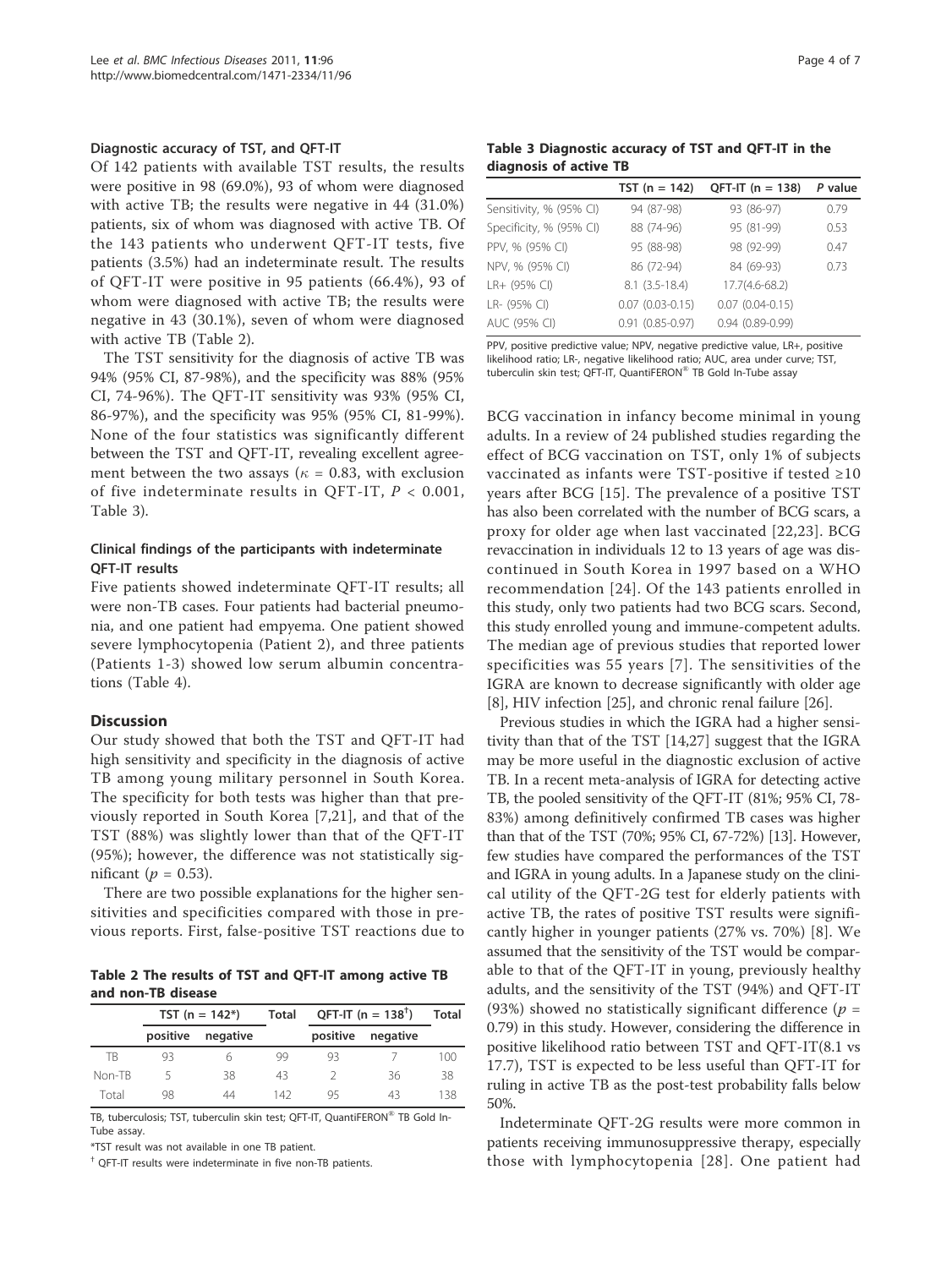Table 4 Clinical findings of the participants with indeterminate QFT-IT results

| Patient<br>No. | QFT-IT result Age |     | <b>BCG</b><br>scar | <b>WBC</b><br>(cells/uL) | Lymphocyte count<br>(cells/uL) | Serum total Protein<br>(mq/dL) | Serum albumin<br>(mq/dL) | <b>TST</b><br>(mm) | AFB Smear/Culture in sputum<br>examination | Radiologic<br>finding        | <b>Diagnosis</b> |
|----------------|-------------------|-----|--------------------|--------------------------|--------------------------------|--------------------------------|--------------------------|--------------------|--------------------------------------------|------------------------------|------------------|
|                | Indeterminate     | 22  | Yes                | 10,390                   | 1,039                          | 6.4                            | 3.3                      | 0                  | $-/-$                                      | Multifocal<br>consolidations | Pneumonia        |
|                | Indeterminate     | -21 | Yes                | 28.180                   | 366                            | 5.9                            | 3.2                      | 0                  | $-/-$                                      | LLL consolidation Pneumonia  |                  |
|                | Indeterminate     | 20  | Yes                | 7.110                    | 683                            | 5.3                            | 2.8                      | 0                  | $-/-$                                      | Multifocal<br>consolidations | Pneumonia        |
| $\overline{4}$ | Indeterminate     | 23  | Yes                | 10.620                   | 1,296                          | 7.6                            | -4.2                     | 0                  | $-/-$                                      | RML, RLL<br>consolidations   | Empyema          |
|                | Indeterminate     | 20  | Yes                | 9.460                    | .296                           | 8.1                            | 4.2                      |                    | $-/-$                                      | RLL consolidation Pneumonia  |                  |

QFT-IT, QuantiFERON® TB Gold In-Tube assay; BCG, Bacille Calmette-Guerin; WBC, white blood cells; TST, tuberculin skin test; AFB, acid-fast bacilli; RML, right middle lobe; LUL, left upper lobe; LLL, left lower lobe; LLL, RLL, right lower lobe.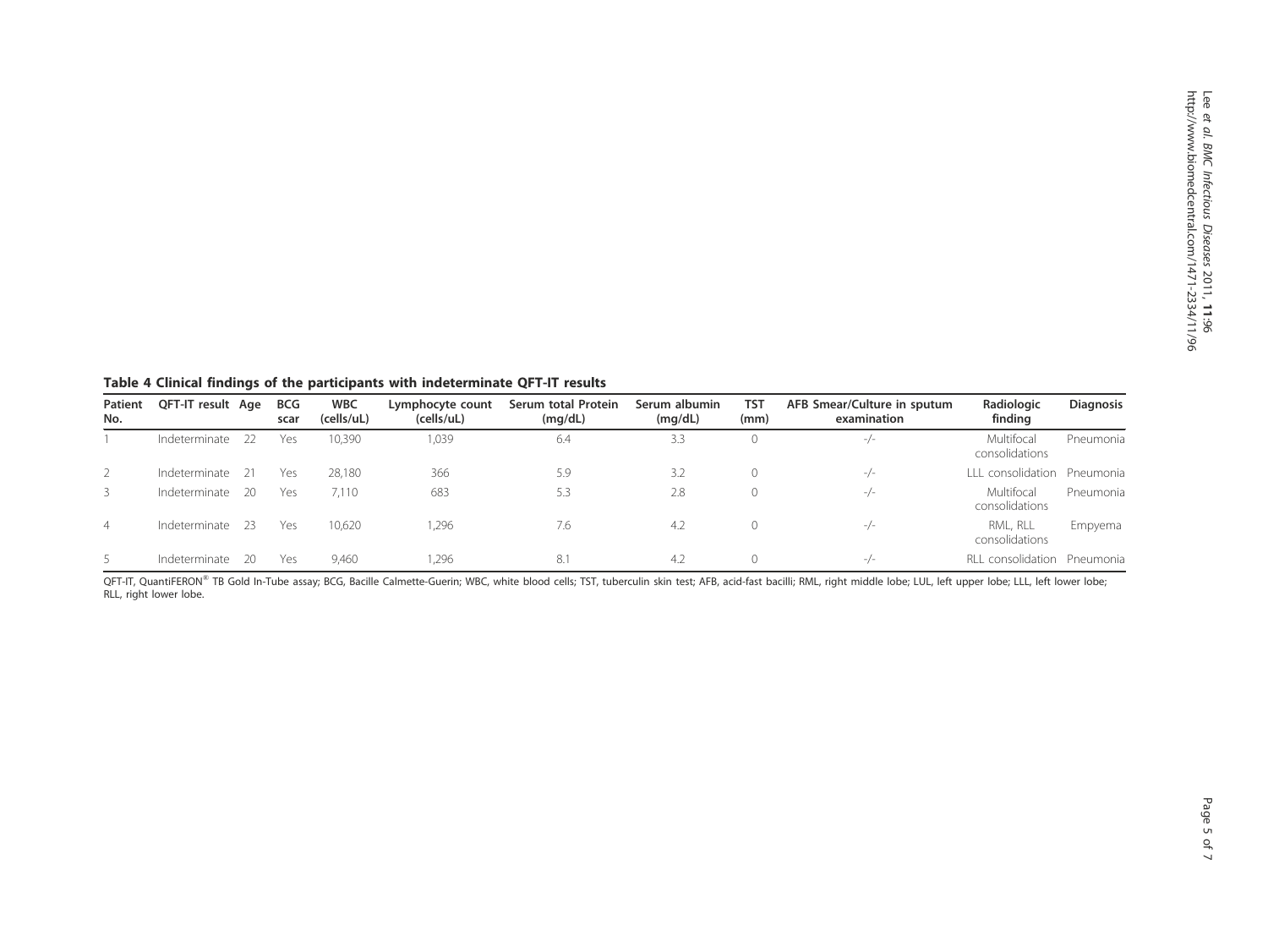severe lymphocytopenia. Malnutrition may lower the sensitivity of the IGRA [14]. Three patients showed low serum albumin concentrations. The serum albumin concentration is a marker of nutritional status; these patients may have been suffering from malnutrition, which could explain these indeterminate results.

We used 10 mm as the TST cutoff considering the communal setting, relatively higher incidence in South Korea than in other developed countries, and large number of subjects with BCG scars (71.3%). In the case of residents in high-risk congregate settings and recent immigrants from high-prevalence countries, ≥10 mm of induration is recommended as the criterion for a positive TST [16,29]. Most tuberculin skin reactions affected by BCG are less than 10 mm [30]. Although this can affect the diagnostic accuracy of the TST, the sensitivity and specificity were 97% (95% CI, 91-99%) and 88% (95% CI, 74-96%), respectively, when we applied 5 mm as the TST cutoff. Therefore, the change would be minimal if a cutoff of 5 mm were used in this study.

There are a few limitations in this study. First, the study population and clinical setting in this study were quite selective, and it is difficult to generalize this result to other situations. However, the study demonstrates the possibility that the TST and QFT-IT can play roles in determining TB disease for selected population. Second, comparisons with other age groups were not performed, and the diagnostic accuracy was evaluated for only one group. Third, the influence of BCG vaccination could not be evaluated because we did not know the accurate age of BCG vaccination of the subjects. However, school-age revaccination was abandoned in Korea 15 years ago when these subjects were 5 to 15 years old. For the past 15 years, BCG vaccination has been performed only at birth. Therefore, we can estimate that most subjects receive BCG vaccination at birth and that the effect on the TST is minimal.

#### Conclusions

Both the TST and QFT-IT showed high diagnostic accuracy for discriminating active TB from other pulmonary diseases. The diagnostic accuracy of these two tests did not differ significantly when applied to this clinical population of young, immunocompetent adults in whom neonatal BCG vaccination was common, there was no history of previous TB and in whom suspicion of TB was high. Therefore, in some selected populations, the TST and IGRA may be utilized as reliable aids to diagnose active TB, although the diagnosis should be confirmed by microbiologic, radiologic, and clinical methods.

#### List of abbreviations

TB: tuberculosis; HIV: human immunodeficiency virus; AFB: acid-fast bacilli; TST: tuberculin skin test; QFT-IT: QuantiFERON®® TB Gold In-Tube assay; QFT- 2G: QuantiFERON-TB-2 Gold; IGRA: interferon-γ release assay; LTBI: latent TB infection.

#### Acknowledgements

The study was supported by the Korean Military Medical Research Project from the ROK Defense Ministry. The funding sources had no role in study design, data collection and analysis, manuscript preparation, or the decision to submit the manuscript for publication.

#### Author details

<sup>1</sup>Department of Internal Medicine, Armed Forces Capital Hospital, Seongnam-si, Gyeonggi-do, Republic of Korea. <sup>2</sup>The Korean Institute of Tuberculosis, Seoul, Republic of Korea. <sup>3</sup>Department of Internal Medicine Seoul National University Bundang Hospital, Seongnam, Republic of Korea.

#### Authors' contributions

JEL collected the data for this study, analyzed the data, and wrote the manuscript. HJK assisted with planning of this study. SWL planned this study, collected and analyzed the data, and wrote the manuscript. All authors read and approved the final manuscript.

#### Competing interests

The authors declare that they have no competing interests.

Received: 23 December 2010 Accepted: 18 April 2011 Published: 18 April 2011

#### References

- 1. World Health Organization(WHO) report 2009: Global tuberculosis control. [http://www.who.int/tb/publications/global\_report/2009/key\_points/en/], Accessed 1 Feb 2010..
- 2. World Health Organization(WHO): Global TB database. [http://apps.who.int/ globalatlas/predefinedreports/tb/index.asp?strSelectedCountry=KOR], Accessed 1 Feb 2010.
- 3. Diagnostic Standards and Classification of Tuberculosis in Adults and Children. This official statement of the American Thoracic Society and the Centers for Disease Control and Prevention was adopted by the ATS Board of Directors, July 1999. This statement was endorsed by the Council of the Infectious Disease Society of America, September 1999. Am J Respir Crit Care Med 2000, 161(4 Pt 1):1376-1395.
- 4. Laszlo A, Gill P, Handzel V, Hodgkin MM, Helbecque DM: Conventional and radiometric drug susceptibility testing of Mycobacterium tuberculosis complex. J Clin Microbiol 1983, 18(6):1335-1339.
- 5. Frieden TR, Sterling TR, Munsiff SS, Watt CJ, Dye C: Tuberculosis. Lancet 2003, 362(9387):887-899.
- 6. Rapid diagnostic tests for tuberculosis: what is the appropriate use? American Thoracic Society Workshop. Am J Respir Crit Care Med 1997, 155(5):1804-1814.
- 7. Kang YA, Lee HW, Hwang SS, Um SW, Han SK, Shim YS, Yim JJ: Usefulness of whole-blood interferon-gamma assay and interferon-gamma enzymelinked immunospot assay in the diagnosis of active pulmonary tuberculosis. Chest 2007, 132(3):959-965.
- 8. Kobashi Y, Mouri K, Yagi S, Obase Y, Miyashita N, Okimoto N, Matsushima T, Kageoka T, Oka M: Clinical utility of the QuantiFERON TB-2G test for elderly patients with active tuberculosis. Chest 2008, 133(5):1196-1202.
- 9. Park SY, Jeon K, Um SW, Kwon OJ, Kang ES, Koh WJ: Clinical utility of the QuantiFERON-TB Gold In-Tube test for the diagnosis of active pulmonary tuberculosis. Scand J Infect Dis 2009, 41(11-12):818-822.
- 10. Sester M, Sotgiu G, Lange C, Giehl C, Girardi E, Migliori GB, Bossink A, Dheda K, Diel R, Dominguez J, et al: Interferon-{gamma} release assays for the diagnosis of active tuberculosis: A systematic review and metaanalysis. Eur Respir J.
- 11. Bianchi L, Galli L, Moriondo M, Veneruso G, Becciolini L, Azzari C, Chiappini E, de Martino M: Interferon-gamma release assay improves the diagnosis of tuberculosis in children. Pediatr Infect Dis J 2009, 28(6):510-514.
- 12. Baba K, Sornes S, Hoosen AA, Lekabe JM, Mpe MJ, Langeland N, Dyrhol-Riise AM: Evaluation of immune responses in HIV infected patients with pleural tuberculosis by the QuantiFERON TB-Gold interferon-gamma assay. BMC Infect Dis 2008, 8:35.